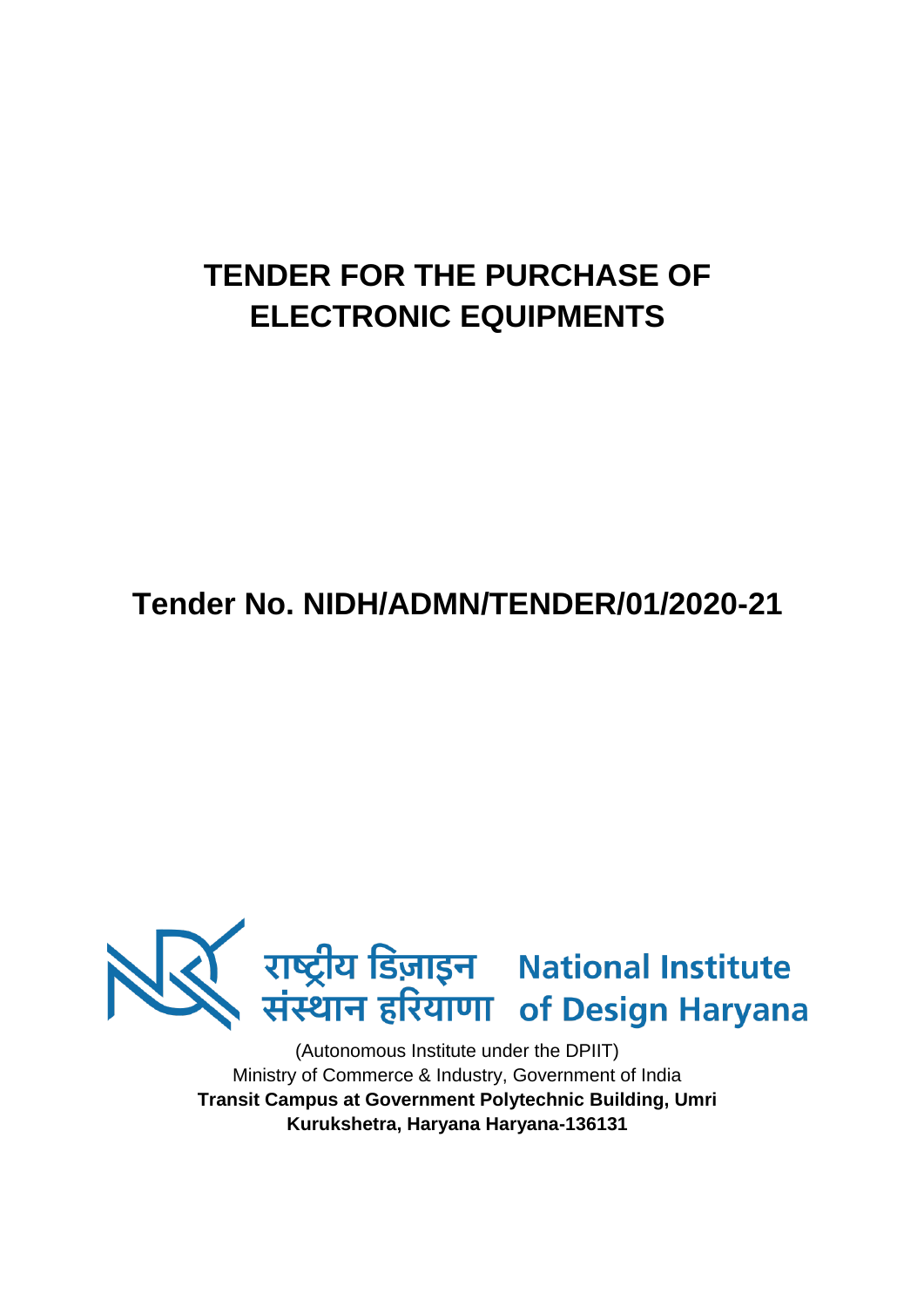## **List of Annexures**

| <b>Annexure</b> | <b>Particulars in annexures</b>              | Page No. |
|-----------------|----------------------------------------------|----------|
|                 | <b>Detailed Specifications</b>               | $6 - 7$  |
| Ш               | Format for Forwarding letter                 | 8        |
| Ш               | <b>Format for Technical Compliance Sheet</b> | $9 - 10$ |
| IV              | Format for Non-blacklisting Certificate      | 11       |
| V               | <b>Format for User List</b>                  | 12       |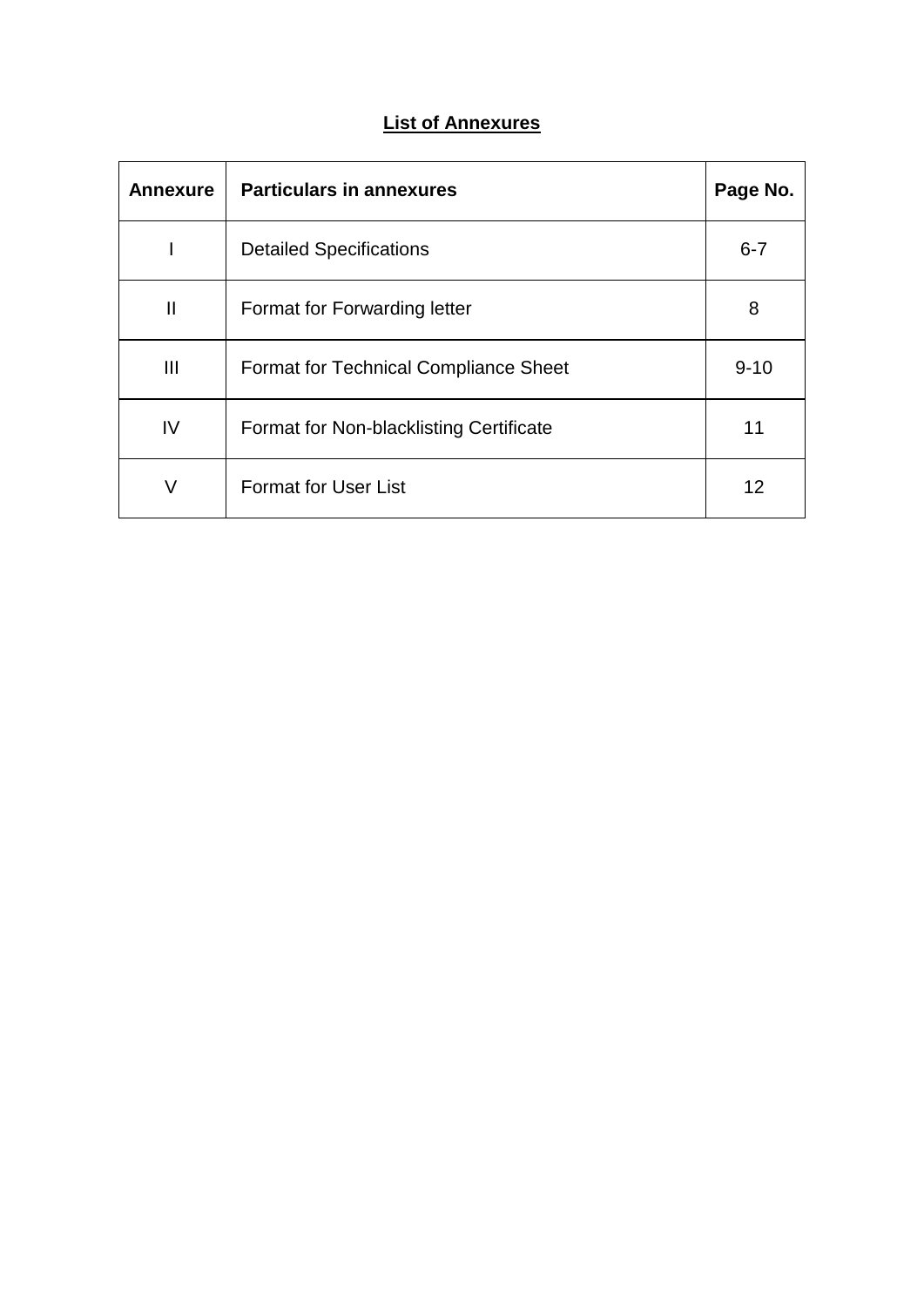# **National Institute of Design Haryana (Kurukshetra)**

*(An Autonomous Institute under DPIIT, Ministry of Commerce & Industry, Govt. of India)*

### **Tender No. NIDH/ADMN/TENDER/01/2020-21 Dated: 27.04.2020**

### **TENDER FOR THE SUPPLY, INSTALLATION & COMMISSIONING OF ELECTRONIC EQUIPMENTS**

## **LAST DATE FOR SUBMISSION: 12.05.2020 (Tuesday) (within 05:00 PM)**

### **To be submitted to: Deputy Registrar, National Institute of Design Haryana, Kurukshetra –136131**

| 1. | Name of the Firm/Agency:    |                |
|----|-----------------------------|----------------|
| 2. | Address of the Firm/Agency: | Tel:<br>Email: |

**Note: If lockdown extends further from 03 May 2020, then the last date of the tender extended accordingly.**

**Visit institute website[\(https://www.nidh.ac.in/tenders\)](https://www.nidh.ac.in/tenders) for further updates**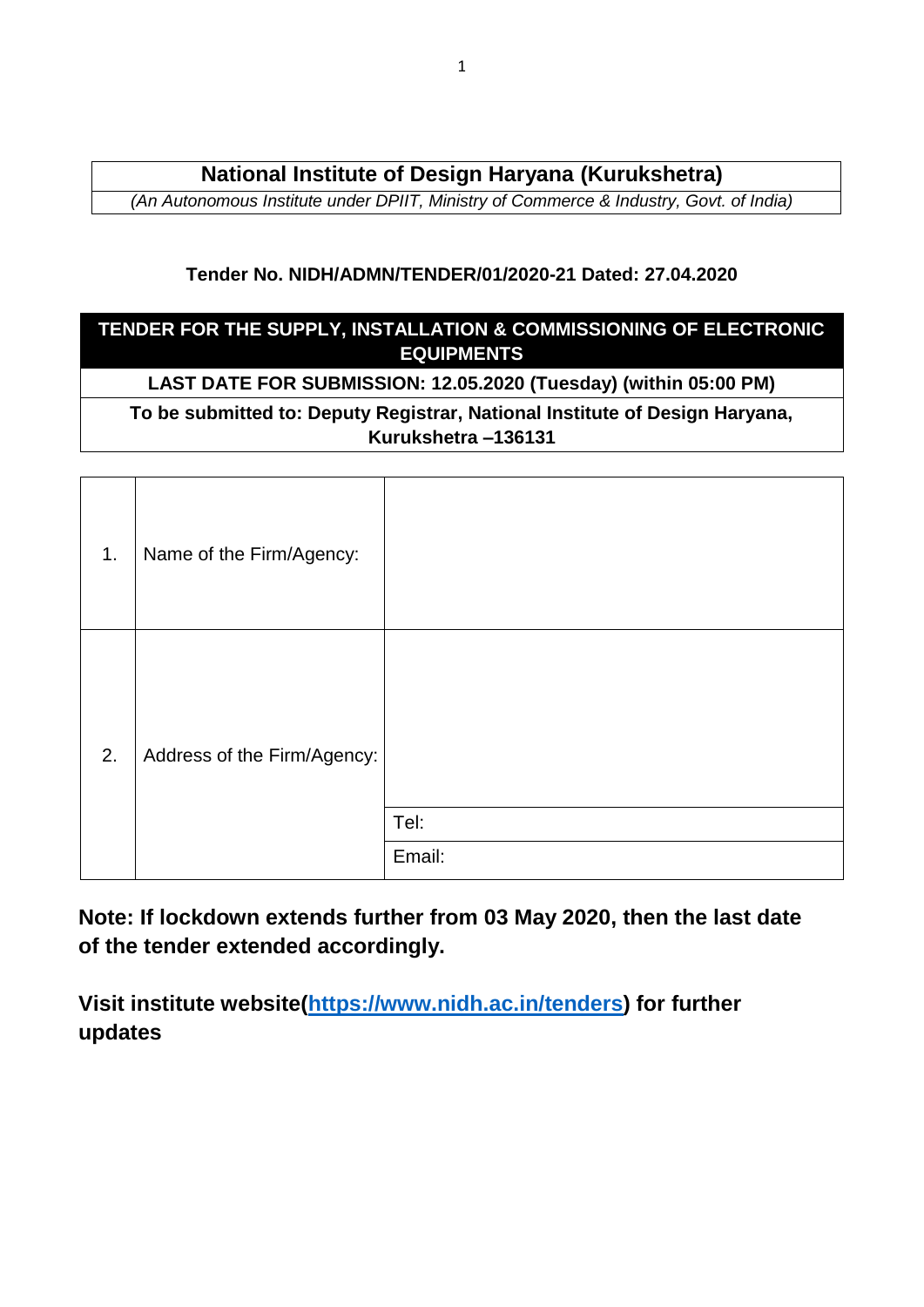| <b>Tender</b>  |                                                              |                         |                                                                                                        |                                          |                                                                                                                 |  |
|----------------|--------------------------------------------------------------|-------------------------|--------------------------------------------------------------------------------------------------------|------------------------------------------|-----------------------------------------------------------------------------------------------------------------|--|
|                |                                                              |                         | TO BE FILLED BY THE<br><b>FIRM/AGENCY</b><br>(INDICATE BRAND / MODEL QUOTED)<br>FOR, UNLESS SPECIFIED) |                                          |                                                                                                                 |  |
| Sr.<br>No.     | <b>Item/Specifications</b><br>(as per attached<br>Document)  | <b>Make &amp; Model</b> | Qty.                                                                                                   | <b>UNIT</b><br><b>RATE</b><br>In $(Rs.)$ | <b>TOTAL RATE</b><br><b>WITH</b><br><b>ALL TAXES &amp;</b><br><b>INSTALLATION</b><br><b>CHARGES</b><br>(in Rs.) |  |
| $\mathbf{1}$   | <b>Split Air Conditioner</b><br>$(1.5$ Ton, 5 Star)          |                         | 04                                                                                                     |                                          |                                                                                                                 |  |
| $\overline{2}$ | <b>Split Air Conditioner</b><br>(1.0 Ton, 5 Star)            |                         | 10                                                                                                     |                                          |                                                                                                                 |  |
| 3              | <b>LED TV</b><br>(65 inch Full HD Smart)                     |                         | 06                                                                                                     |                                          |                                                                                                                 |  |
| $\overline{4}$ | <b>LED TV</b><br>(43 inch Full HD Smart)                     |                         | 02                                                                                                     |                                          |                                                                                                                 |  |
| 5              | Refrigerator<br>(190 Litre. Single Door,<br>3 Star)          |                         | 03                                                                                                     |                                          |                                                                                                                 |  |
| 6              | <b>Washing Machine</b><br>(Fully Automatic Front<br>Load)    |                         | 01                                                                                                     |                                          |                                                                                                                 |  |
| $\overline{7}$ | Microwave Oven<br>(23 Litre. Or more<br>Convection)          |                         | 02                                                                                                     |                                          |                                                                                                                 |  |
| 8              | Water Purifier (15 Litres.)                                  |                         | 03                                                                                                     |                                          |                                                                                                                 |  |
| 9              | Stabilizer for Air<br>Conditioner                            |                         | 14                                                                                                     |                                          |                                                                                                                 |  |
| 10             | Hotcase<br>(28 Litre. or more)                               |                         | 01                                                                                                     |                                          |                                                                                                                 |  |
|                | <b>Grand Total =</b><br>Detailed Cussifications of chains if |                         |                                                                                                        |                                          |                                                                                                                 |  |

**Detailed Specifications of above items as per Annexure–I**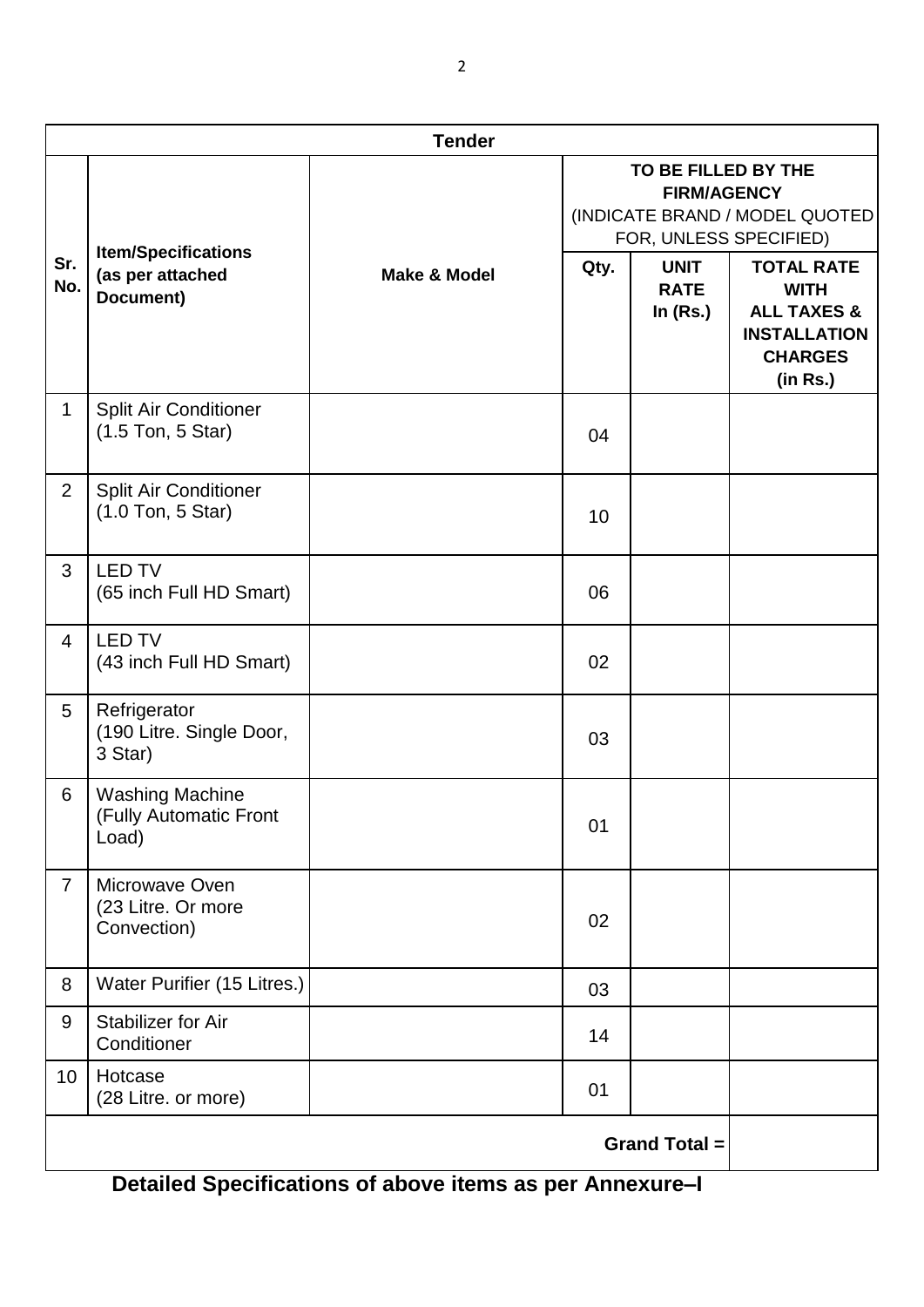### **TERMS & CONDITIONS:**

- 1. Tenders must be submitted by bearer or sent by post so as to reach the office latest by **05:00 PM on 12.05.2020 (Tuesday)** in a sealed envelope addressed to the **DEPUTY REGISTRAR, NATIONAL INSTITUTE OF DESIGN HARYANA**, **Transit campus at Govt. Polytechnic Building, Village Umri, Kurukshetra 136131** duly accompanied by following.
	- a) Forwarding letter on the Official letterhead of the firm/agency/company. **(Attached as Annexure–II)**
	- b) Supporting technical documentation [Product brochures, leaflets, manuals etc. of the brand items for which rates are quoted.
- 2. All the pages of bid including annexures being submitted must be signed by the authorized signatory of the firm with company seal and sequentially numbered by the bidder irrespective of nature of content of the documents before submitting
- 3. Bidder should be either an Original Equipment Manufacturer (OEM) or should be Authorized Distributor/ Authorized Dealer/ Authorized Sales & Service Agent of the Original Manufacturer. Authorization Certificate/Letter of OEM should be submitted.
- 4. The bidder shall have a minimum turnover of Rs.01(one) Crore per annum in Electronic Equipment business. In this regard, the bidder shall furnish copies of audited Balance Sheets of the firm for the preceding three years including the year 2019-20. MSME firms are exempted for this clause.
- 5. And, should have a presence in the market from the past 4-5 years with experience in offering electronic equipment supplier. Copy of Supply/Work Order for similar items in different years in reputed organization in India out of which 1 should be with Govt. organisations or reputed Public organizations as proof for Experience of 4-5 Years should be attached. **(Format attached as Annexure–V)**
- 6. Tender should indicate the 'Total Rate for each item' which should be inclusive of all applicable Local Taxes, Octroi, Excise Duty, levies, transportation costs, insurance costs as well as all charges including installation charges on F.O.R, NID Haryana (Kurukshetra) basis.

#### 7. **Earnest Money Deposit:**

- **a) Each tenderer shall have to deposit a sum of Rs.50,000/- (Rupees Fifty Thousand only) in Banker's cheque/Draft from any Nationalized Bank, drawn in favour of 'National Institute of Design Kurukshetra', payable at Kurukshetra, as Earnest Money Deposit (EMD).**
- **b) The amount of Earnest Money will be refunded to the unsuccessful tenderer(s) without interest, through A/C payee cheque / Bank Transfer, after finalization of the tender and against surrender of the original Money Receipt (MR) towards EMD.**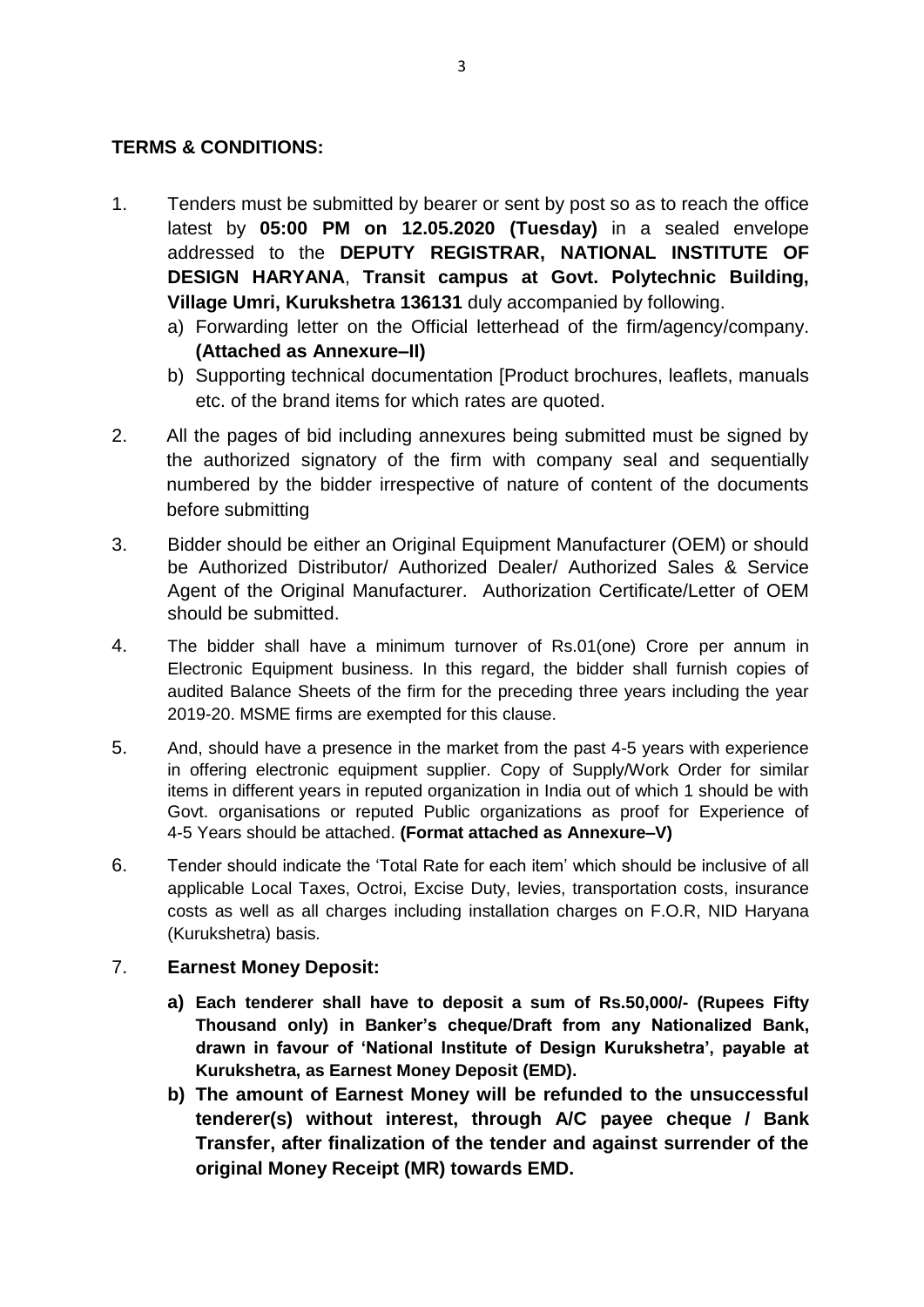- **c) In case of successful tenderer, the Earnest Money Deposit (EMD) amount will be kept as Performance Security and refunded without interest after completion of 01(One) Year from the date of successful delivery & installation.**
- **d) Non submission of EMD along with the tender will lead to rejection of the concerned tender.**
- **e) Third party draft will not be accepted.**
- **f) MSME firms are exempted to submit Earnest Money Deposit (EMD).**

### 8. **Performance Security:**

The successful bidder will be required to furnish Performance Security of 5% of the value of the whole items in the form of Demand Draft/Pay Order in favour of National Institute of Design Kurukshetra within 10 days of receipt of the supply order. The Performance Security would be retained by the institute till satisfactory completion of supply, installation and warranty obligations.

- 9. **Standard warranty is as per mentioned in the specification documents.** Bidder should provide Manufacturer's/Suppliers warranty Certificate.
- 10. Delivery and Installation must be completed in full **within 4-6 Weeks** of the placement of the formal order.
- 11. The products will be used for educational purposes. Any applicable academic institution discounts should be offered and stated clearly.
- 12. Installation of all supplied hardware shall be done by the bidder.
- 13. Director, NID Haryana reserves the right to accept or reject any offer and modify the total requirement at any stage without assigning any reason.
- 14. Any dispute arising out of the order of the purchase shall be subject to the exclusive jurisdiction of Court in Kurukshetra city only.

### **Sealed envelope containing quotations should be superscribed with the words: "TENDER FOR THE SUPPLY OF ELECTRONIC EQUIPMENTS"**

- 15. Tendered rate should remain valid for at least 03 months from the last date fixed for submission of the tender. Institute reserves the right to reject part and incomplete Tender.
- 16. **Evaluation Criteria:** The quotation will be evaluated on the basis of total cost of the items of the quotation form (inclusive of all taxes and charges).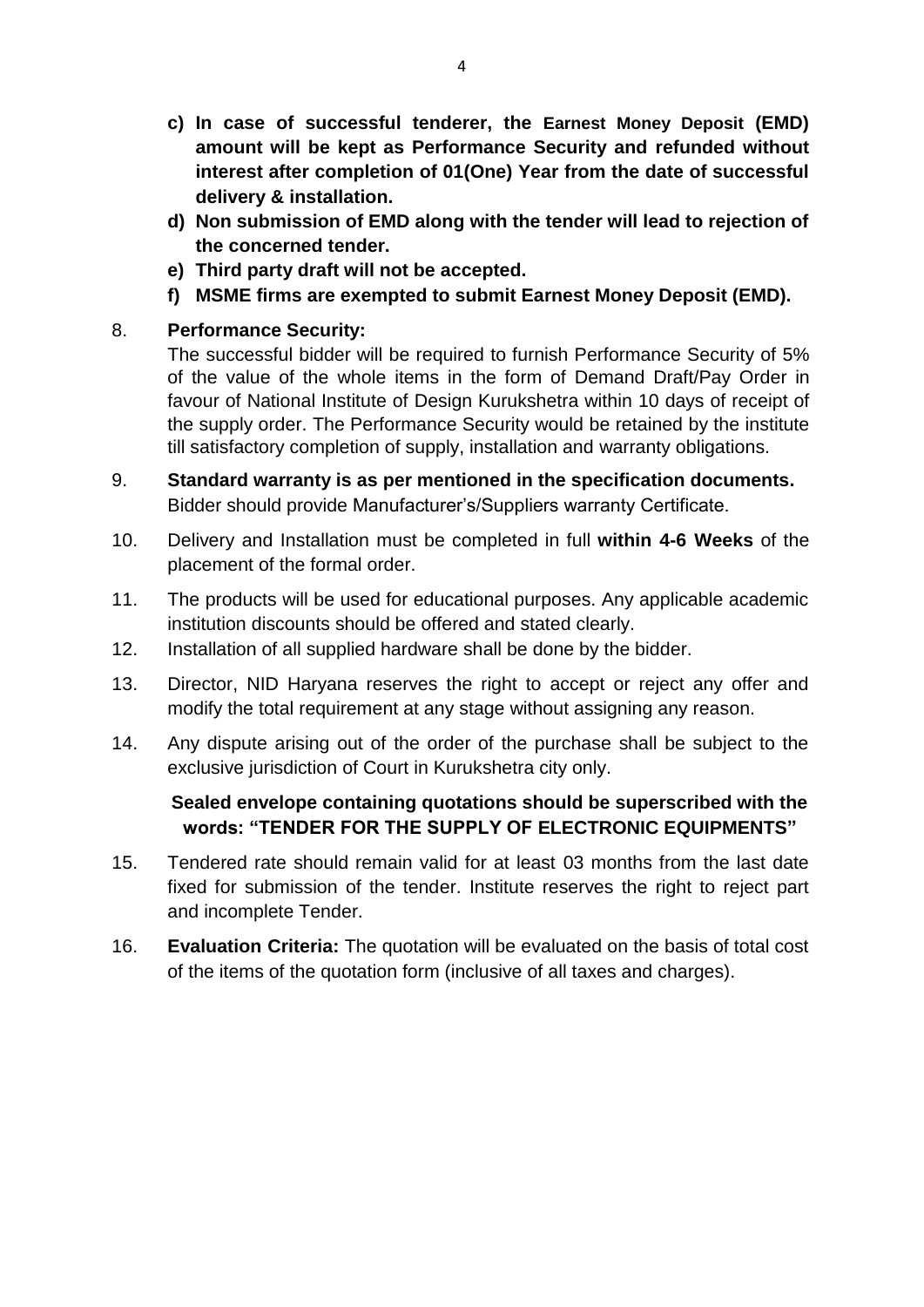### **TERMS OF PAYMENT:**

- 1. Full payment on completion of supply, Installation, & testing subject to furnishing certificate to this effect by Deputy Registrar, National Institute of Design Haryana **within (01) one month** from the date of submission of bill complete in all respect.
- 2. If the supplier fails to deliver any or all of the goods or complete the installation within the period specified in the purchase order, NID Haryana shall without prejudice to its other remedies, deduct as liquidated damage **0.5% percentage** of the price of the delayed goods for every week or part thereof while making the payment.

Certified that we are quoting the above rates after having gone through the specifications mentioned in **Annexure–I** of each item individually in addition to 'Terms & Conditions' & 'Terms of Payment' mentioned above, which are agreed by us.

Dated:

**Signature of the authorized signatory with seal**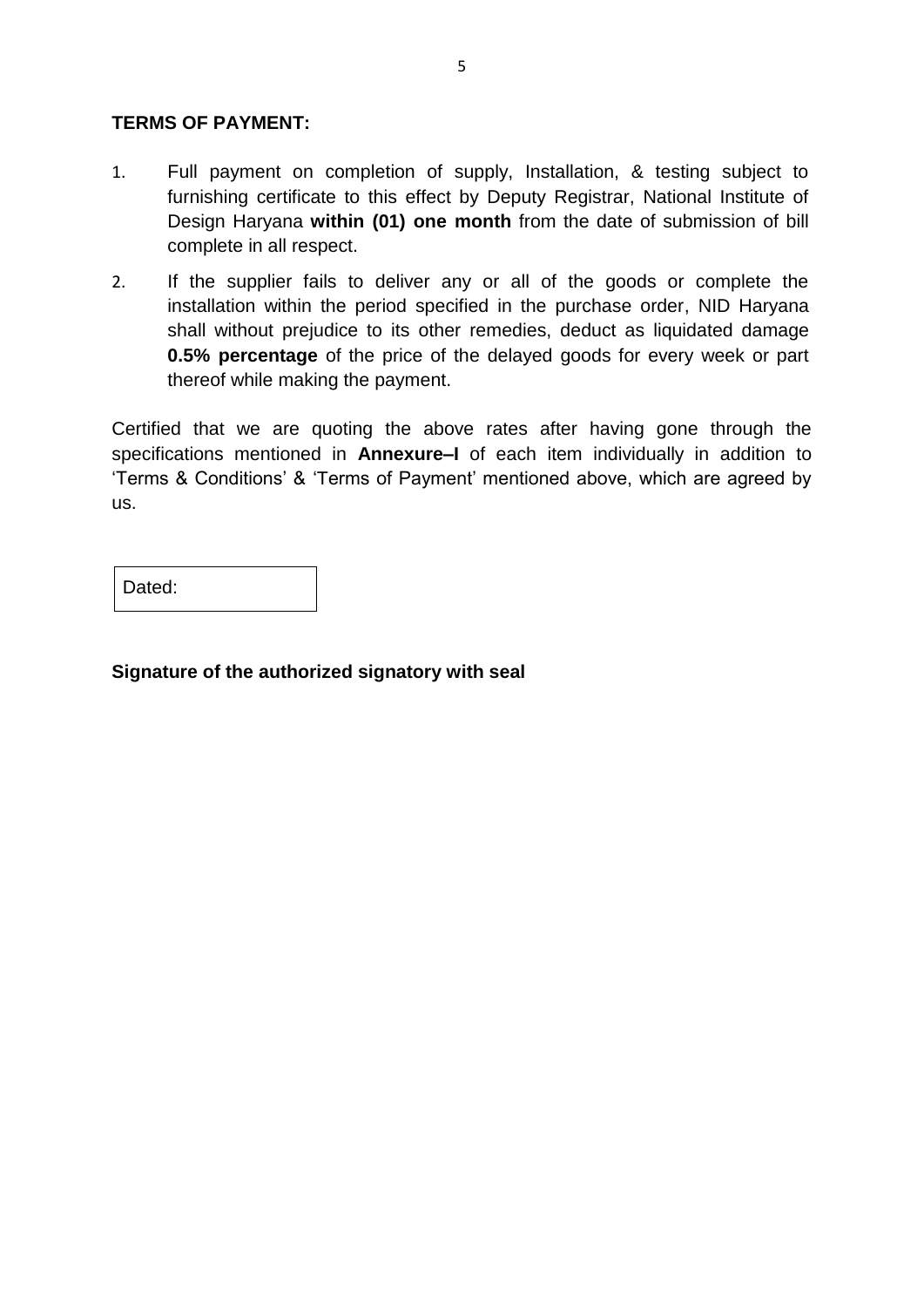# **Annexure–I**

# **Detailed Specifications:**

| Sr.<br>No. | <b>Parameter</b>                                    | <b>Specifications</b>                                                                                                                                                                                                                                                                                                                                                                                                                                                                                                                                                                                                                                                                                         |
|------------|-----------------------------------------------------|---------------------------------------------------------------------------------------------------------------------------------------------------------------------------------------------------------------------------------------------------------------------------------------------------------------------------------------------------------------------------------------------------------------------------------------------------------------------------------------------------------------------------------------------------------------------------------------------------------------------------------------------------------------------------------------------------------------|
| 1.         | <b>Split Air Conditioner</b><br>$(1.5$ Ton, 5 Star) | 1) Capacity 1.5 ton<br><b>Energy Star rating 5</b><br>(2)<br>Electrical input 230V/50Hz/Single Phase<br>3)<br>Noise level Indoor unit: ≤40dB<br>4)<br>5) Compressor Type Invertor<br>6) Function modes Auto/Cool/Fan/Dry - shall have<br>power saving mode, temperature setting option<br>should be available<br>7) Length of copper tubing 3m with the supplied<br>unit. Quote per mt. copper pipe rate for the<br>additional requirement (if any)<br>8) Quote Outdoor stand separately<br>9) Remote control Wireless with LCD display<br>10) Refrigerant type R-32 or R-410A<br>11) Warranty 1 year warranty for the whole AC unit<br>and five years of compressor unit from the date<br>installation.      |
| 2.         | <b>Split Air Conditioner</b><br>$(1.0$ Ton, 5 Star) | 1) Capacity 1.0 ton<br>2) Energy Star rating 5<br>Electrical input 230V/50Hz/Single Phase<br>3)<br>Noise level Indoor unit: ≤40dB<br>4)<br><b>Compressor Type Invertor</b><br>5)<br>Function modes Auto/Cool/Fan/Dry - shall<br>6)<br>have power saving mode, temperature setting<br>option should be available<br>Length of copper tubing 3m with the supplied<br>7)<br>unit. Quote per mt. copper pipe rate for the<br>additional requirement (if any)<br>8) Quote Outdoor stand separately<br>9) Remote control Wireless with LCD display<br>10) Refrigerant type R-32 or R-410A<br>11) Warranty 1 year warranty for the whole AC unit<br>and five years of compressor unit from the date<br>installation. |
| 3.         | <b>LED TV</b><br>(65 inch Full HD Smart)            | Quote required for 65" LED TVs<br>1)<br>Resolution: 4K Ultra HD (3840 x 2160)<br>2)<br>3) Connectivity: 2 HDMI ports, 2 USB ports and<br>BT connectivity to connect with other USB<br>devices<br>4) Sound: 20 Watts Output   DTS-Dolby digital<br>sound                                                                                                                                                                                                                                                                                                                                                                                                                                                       |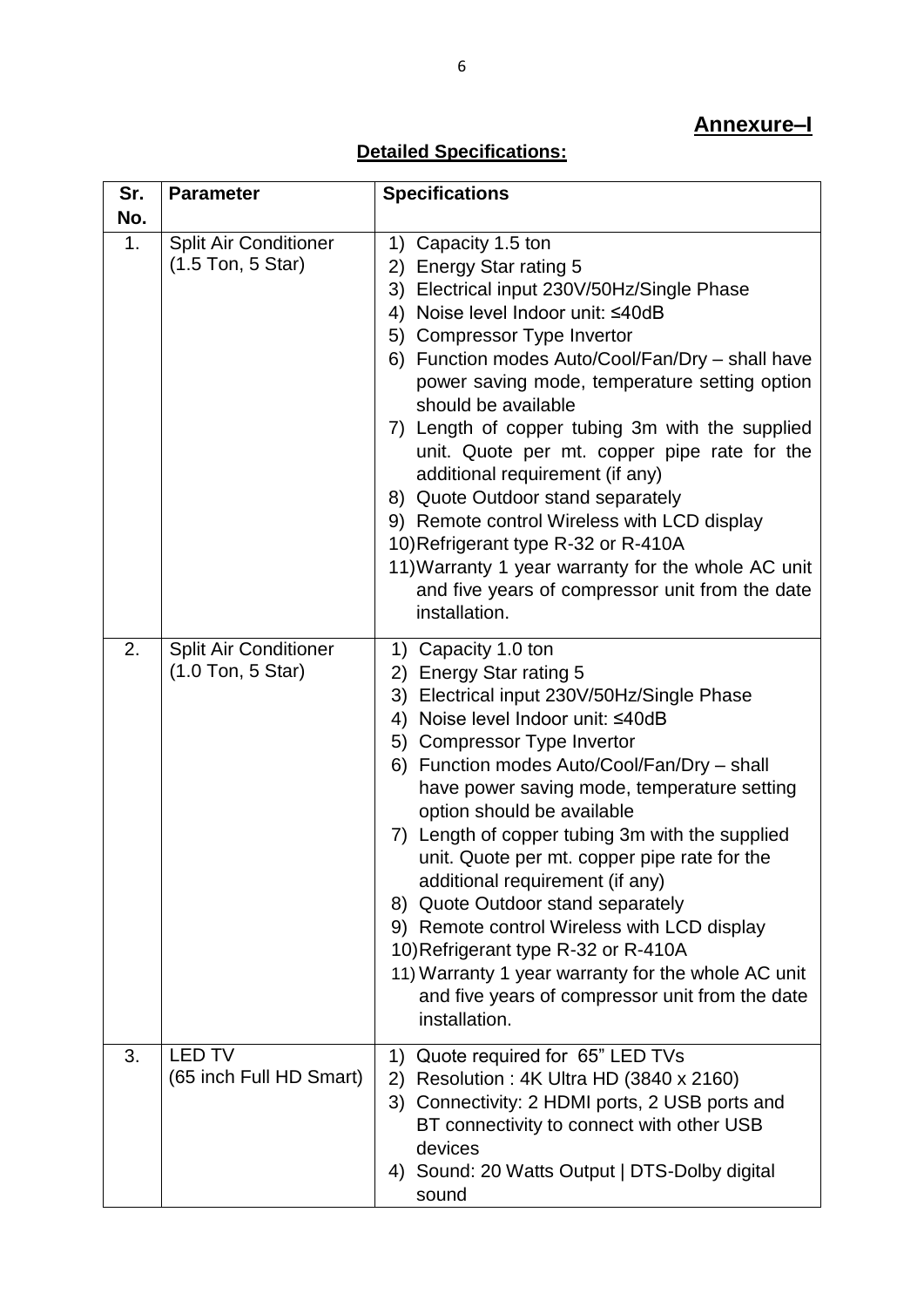|     |                                                           | 5) Smart TV Features : Voice command features  <br>Works with Alexa   T-Cast for wireless sharing<br>6) Display : A+ Grade LED Panel<br>12 months warranty<br>7)                                                                                                                                                                                                                                                           |
|-----|-----------------------------------------------------------|----------------------------------------------------------------------------------------------------------------------------------------------------------------------------------------------------------------------------------------------------------------------------------------------------------------------------------------------------------------------------------------------------------------------------|
| 4.  | <b>LED TV</b><br>(43 inch Full HD Smart)                  | Quote required for 43" LED TVs<br>1)<br>Resolution: 4K Ultra HD (3840 x 2160)<br>2)<br>3) Connectivity: 2 HDMI ports, 2 USB ports and<br>BT connectivity to connect with other USB<br>devices<br>4) Sound: 20 Watts Output   DTS-Dolby digital<br>sound<br>5) Smart TV Features : Voice command features  <br>Works with Alexa   T-Cast for wireless sharing<br>6) Display: A+ Grade LED Panel<br>12 months warranty<br>7) |
| 5.  | Refrigerator<br>(190 Ltr. Single Door)                    | Capacity: 190 litre<br>1)<br>2) Star rating: 3<br>3) Toughed Glass Shelves<br>Colour-Steel finish<br>4)<br>5) Compressor- Invertor<br>6) Warranty 1 year warranty for the whole unit and<br>ten years for compressor unit from the date<br>installation.                                                                                                                                                                   |
| 6.  | <b>Washing Machine</b><br>(Fully Automatic Front<br>Load) | 1) Type: Front Load<br>2) Capacity: 7 kg<br>3) Warranty: 2 years or more<br>4) Colour: Silver                                                                                                                                                                                                                                                                                                                              |
| 7.  | Microwave Oven                                            | 1) Capacity: 23 litre<br>2) Type: Convection                                                                                                                                                                                                                                                                                                                                                                               |
| 8.  | <b>Water Purifier</b>                                     | 1) Type: RO<br>Capacity: 15 litre per hour<br>2)<br>Storage: 8 litre<br>3)<br>Tank type: Stainless steel/Copper<br>4)<br>Floor and wall mount type<br>5)                                                                                                                                                                                                                                                                   |
| 9.  | <b>Stabilizer for Air</b><br>Conditioner                  | Copper winding<br>1)<br>Minimum 100Up-voltage<br>2)<br>3) Voltage range 145-290<br>Warranty 3 year replacement<br>4)<br>5) Wall mount type<br><b>Digital Display</b><br>6)                                                                                                                                                                                                                                                 |
| 10. | Hotcase                                                   | Capacity 28 litre or more<br>1)<br>2) Front glass display<br>Temperature control/Autocut<br>3)                                                                                                                                                                                                                                                                                                                             |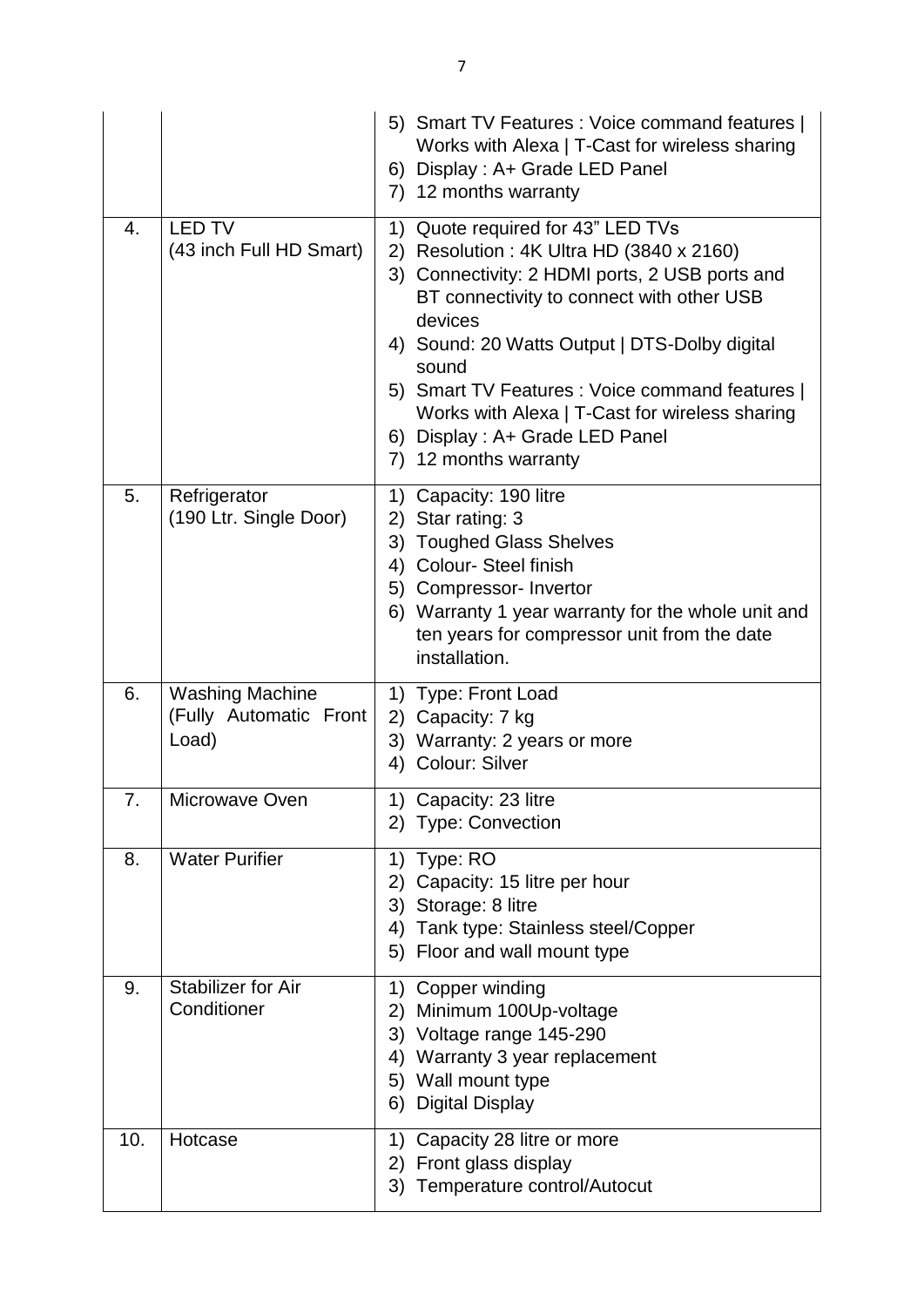# **Annexure–II**

### **Forwarding Letter**

(To be submitted on company's letter head)

To

The Deputy Registrar, National Institute of Design Haryana Transit campus at Govt. Polytechnic Building Village Umri, Kurukshetra - 136131

#### **Sub: Tender for Supply, Installation & Commissioning of Electronic Equipments.**

Dear Sir,

This is in reference to your above mentioned tender for the procurement of Electronic Equipments. Having examined the tender document, the receipt of which is hereby duly acknowledged, we the undersigned, hereby submit our proposal along with necessary supporting documents.

Further, we agree to abide by all the terms and conditions as mentioned in the tender document. We have also noted that NID Haryana reserves the right to consider/ reject any or all applications without assigning any reason thereof.

Date: ...../...../2020 **Date:** 2020 Name: Designation: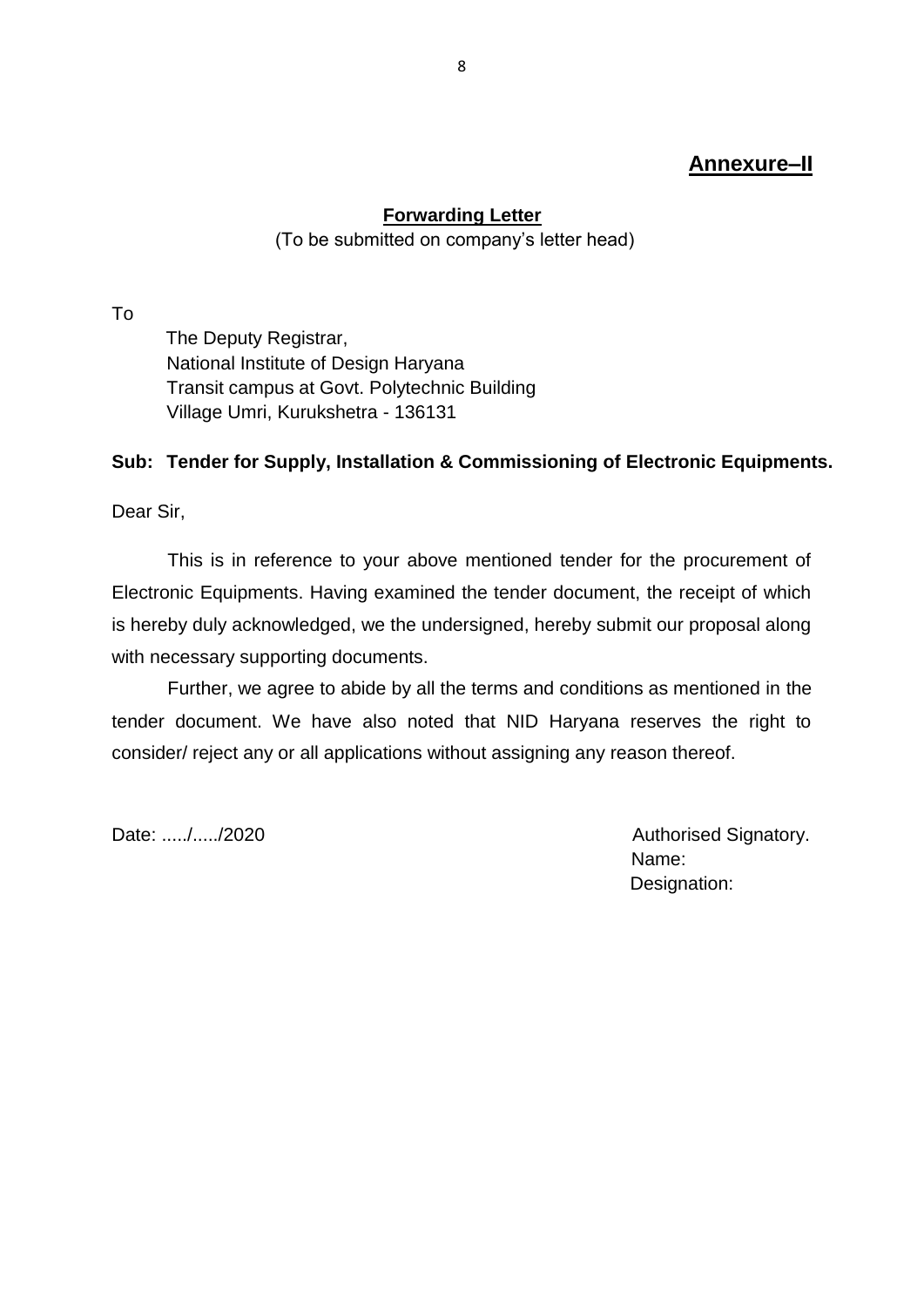# **Annexure–III**

# **Technical Compliance Sheet**

| Sr. No. | <b>Parameter</b>                                    | <b>Specifications</b>                                                                                                                                                                                                                                                                                                                                                                                                                                                                                                                                                                                                                                                                                                            | Yes/No |
|---------|-----------------------------------------------------|----------------------------------------------------------------------------------------------------------------------------------------------------------------------------------------------------------------------------------------------------------------------------------------------------------------------------------------------------------------------------------------------------------------------------------------------------------------------------------------------------------------------------------------------------------------------------------------------------------------------------------------------------------------------------------------------------------------------------------|--------|
| 1.      | <b>Split Air Conditioner</b><br>$(1.5$ Ton, 5 Star) | 1.<br>Capacity 1.5 ton<br>2.<br><b>Energy Star rating 5</b><br>3.<br>Electrical input 230V/50Hz/Single Phase<br>Noise level Indoor unit: ≤40dB<br>4.<br><b>Compressor Type Invertor</b><br>5.<br>Function modes Auto/Cool/Fan/Dry - shall have<br>6.<br>power saving mode, temperature setting option<br>should be available<br>Length of copper tubing 3m with the supplied<br>7.<br>unit. Quote per mt. copper pipe rate for the<br>additional requirement (if any)<br>Quote Outdoor stand separately<br>8.<br>Remote control Wireless with LCD display<br>9.<br>10. Refrigerant type R-32 or R-410A<br>11. Warranty 1 year warranty for the whole AC unit<br>and five years of compressor unit from the date<br>installation. |        |
| 2.      | <b>Split Air Conditioner</b><br>$(1.0$ Ton, 5 Star) | 1. Capacity 1.0 ton<br>2. Energy Star rating 5<br>Electrical input 230V/50Hz/Single Phase<br>3.<br>4. Noise level Indoor unit: ≤40dB<br>5. Compressor Type Invertor<br>6. Function modes Auto/Cool/Fan/Dry - shall have<br>power saving mode, temperature setting option<br>should be available<br>7. Length of copper tubing 3m with the supplied<br>unit. Quote per mt. copper pipe rate for the<br>additional requirement (if any)<br>8. Quote Outdoor stand separately<br>9. Remote control Wireless with LCD display<br>10. Refrigerant type R-32 or R-410A<br>11. Warranty 1 year warranty for the whole AC unit<br>and five years of compressor unit from the date<br>installation.                                       |        |
| 3.      | <b>LED TV</b><br>(65 inch Full HD Smart)            | Quote required for 65" LED TVs<br>1.<br>Resolution: 4K Ultra HD (3840 x 2160)<br>2.<br>Connectivity: 2 HDMI ports, 2 USB ports and BT<br>3.<br>connectivity to connect with other USB devices<br>Sound: 20 Watts Output   DTS-Dolby digital<br>4.<br>sound<br>Smart TV Features : Voice command features  <br>5.<br>Works with Alexa   T-Cast for wireless sharing<br>Display: A+ Grade LED Panel<br>6.<br>12 months warranty<br>7.                                                                                                                                                                                                                                                                                              |        |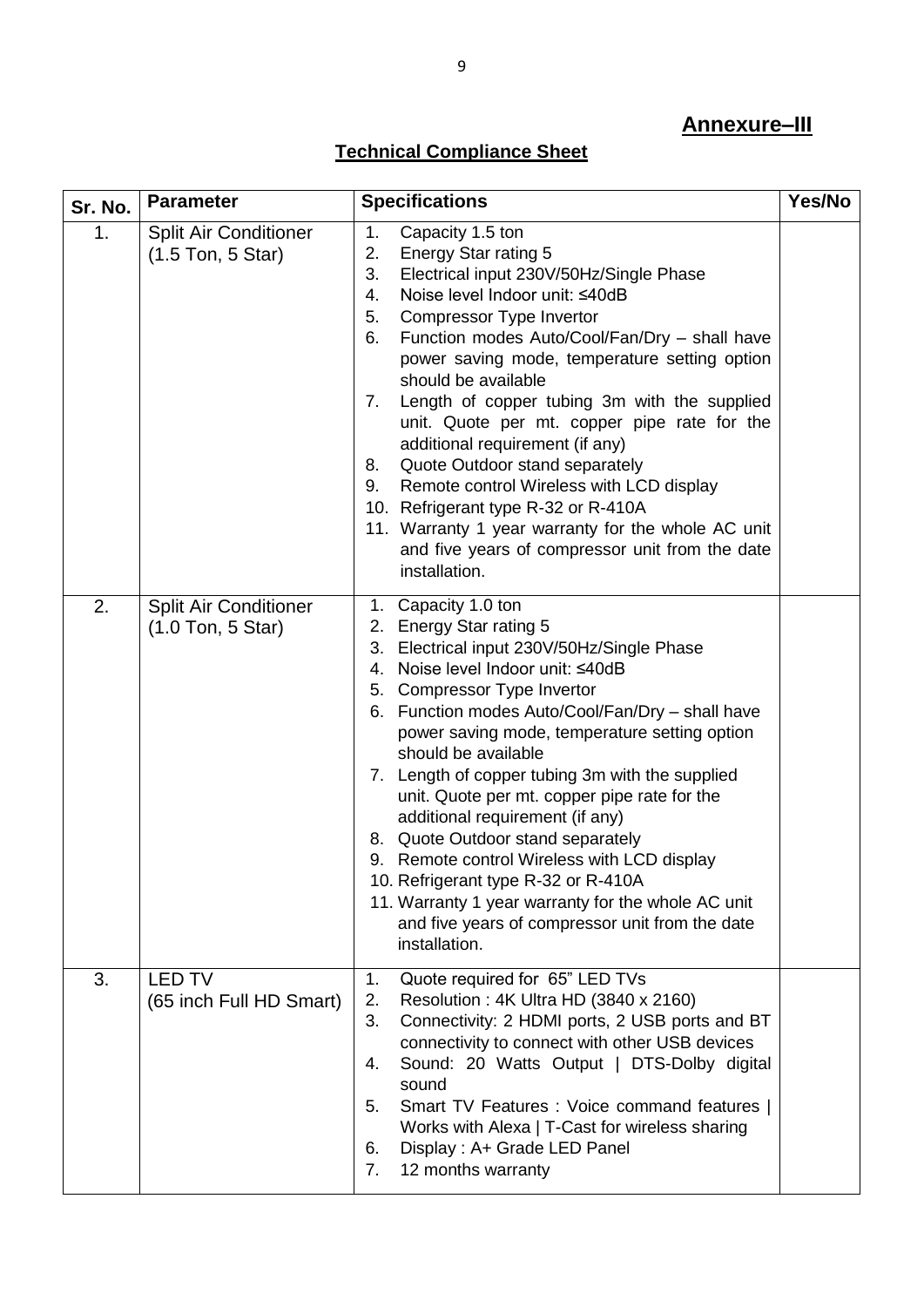| 4.  | <b>LED TV</b><br>(43 inch Full HD Smart)                  | 1.<br>2.<br>3.<br>4.<br>5.<br>6.<br>7. | Quote required for 43" LED TVs<br>Resolution: 4K Ultra HD (3840 x 2160)<br>Connectivity: 2 HDMI ports, 2 USB ports and BT<br>connectivity to connect with other USB devices<br>Sound: 20 Watts Output   DTS-Dolby digital<br>sound<br>Smart TV Features : Voice command features  <br>Works with Alexa   T-Cast for wireless sharing<br>Display: A+ Grade LED Panel<br>12 months warranty |  |  |
|-----|-----------------------------------------------------------|----------------------------------------|-------------------------------------------------------------------------------------------------------------------------------------------------------------------------------------------------------------------------------------------------------------------------------------------------------------------------------------------------------------------------------------------|--|--|
| 5.  | Refrigerator<br>(190 Ltr. Single Door)                    | 1.<br>2.<br>3.<br>4.<br>5.<br>6.       | Capacity: 190 litre<br>Star rating: 3<br><b>Toughed Glass Shelves</b><br>Colour- Steel finish<br>Compressor-Invertor<br>Warranty 1 year warranty for the whole unit and<br>ten years for compressor unit from the date<br>installation.                                                                                                                                                   |  |  |
| 6.  | <b>Washing Machine</b><br>(Fully Automatic Front<br>Load) | 1.<br>2.<br>3.<br>4.                   | Type: Front Load<br>Capacity: 7 kg<br>Warranty: 2 years or more<br>Colour: Silver                                                                                                                                                                                                                                                                                                         |  |  |
| 7.  | Microwave Oven                                            | 1.<br>2.                               | Capacity: 23 litre<br><b>Type: Convection</b>                                                                                                                                                                                                                                                                                                                                             |  |  |
| 8.  | <b>Water Purifier</b>                                     | 1.<br>2.<br>3.<br>4.<br>5.             | Type: RO<br>Capacity: 15 litre per hour<br>Storage: 8 litre<br>Tank type: Stainless steel/Copper<br>Floor and wall mount type                                                                                                                                                                                                                                                             |  |  |
| 9.  | <b>Stabilizer for Air</b><br>Conditioner                  | 1.<br>2.<br>3.<br>4.<br>5.<br>6.       | Copper winding<br>Minimum 100Up-voltage<br>Voltage range 145-290<br>Warranty 3 year replacement<br>Wall mount type<br><b>Digital Display</b>                                                                                                                                                                                                                                              |  |  |
| 10. | Hotcase                                                   | 1.<br>2.<br>3.                         | Capacity 28 litre or more<br>Front glass display<br>Temperature control/Autocut                                                                                                                                                                                                                                                                                                           |  |  |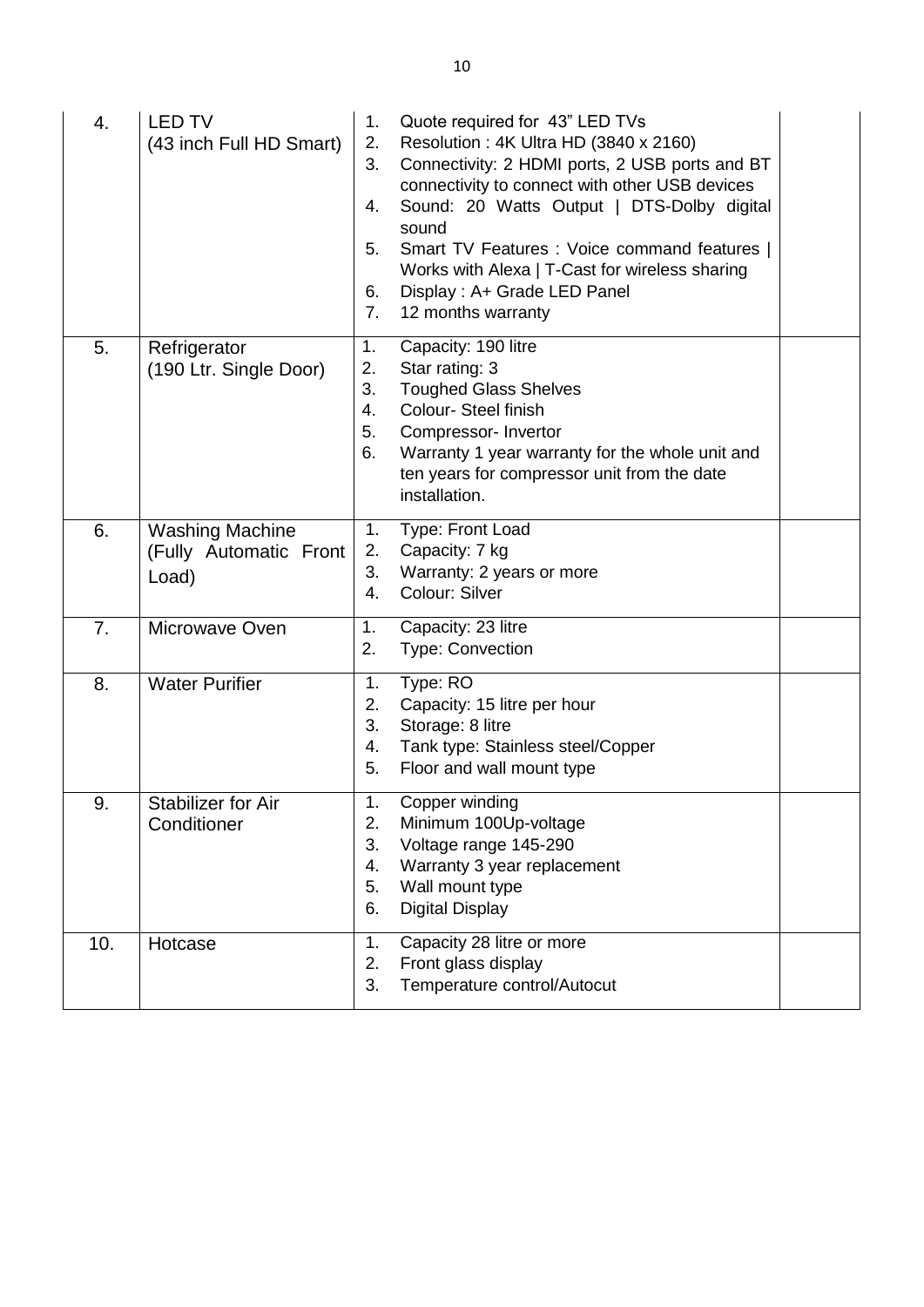### **Annexure–IV**

### **CERTIFICATE FOR NON BLACKLISTING OF SUPPLIER**

I/We \_\_\_\_\_\_\_\_\_\_\_\_\_\_\_\_Manufacturer/partner/Authorized Distributor/Agent (strike out which is not applicable) of (Supplier) \_\_\_\_\_\_\_\_\_\_\_\_\_\_\_\_\_\_\_ do hereby declare and solemnly affirm that the individual/firm/company is not black-listed by the Union/State Government/Autonomous body.

Deponent Address **and a** 

I/We hereby solemnly declare and affirm that the above declaration is true and correct to the best of my knowledge and belief. No part of it is false and nothing has been concealed.

Deponent

Dated:

**Note:** To be furnished on non-judicial stamp paper duly attested by the Oath Commissioner.